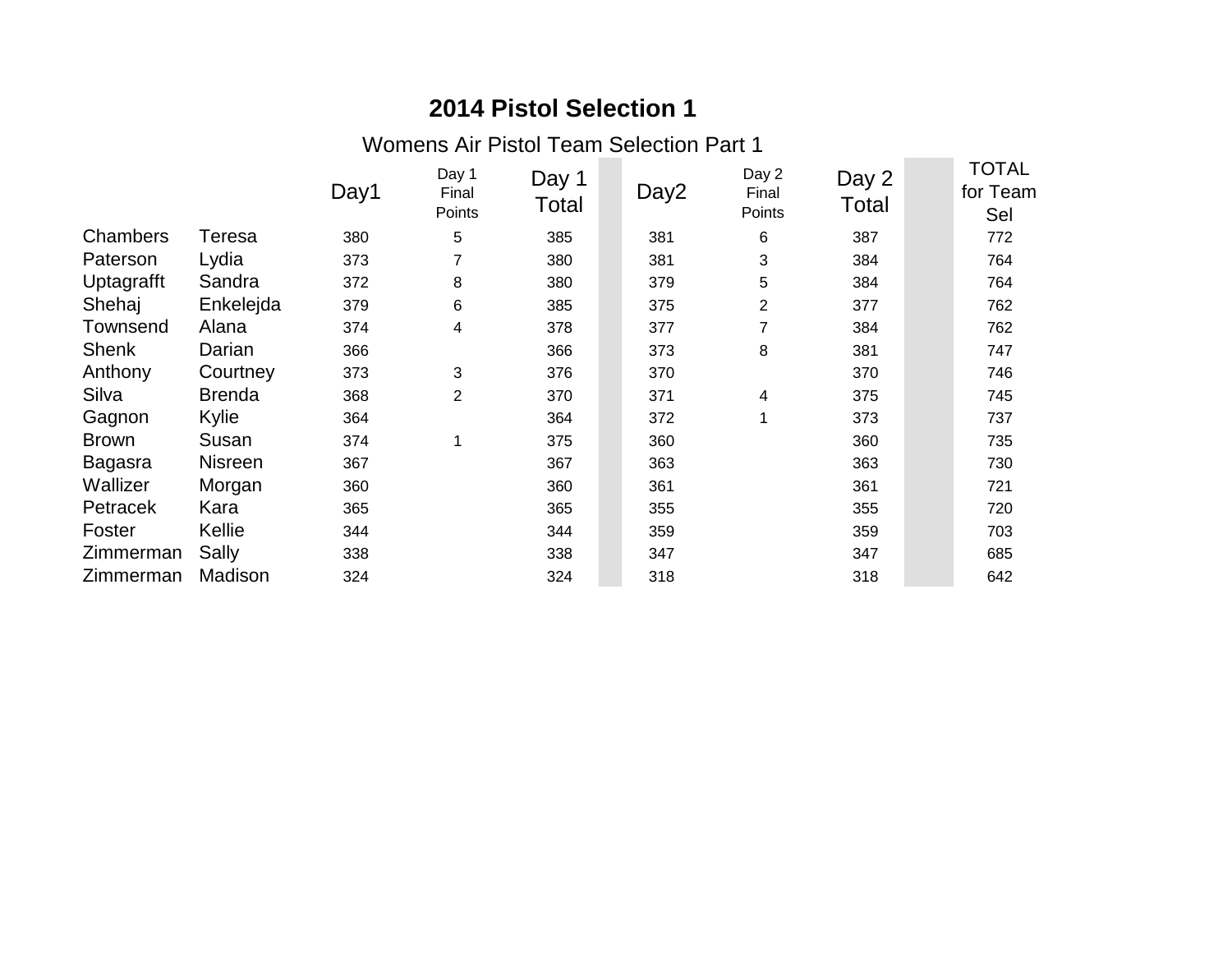Rapid Fire Pistol Team Selection Part 1

|                |             | Day1 | Day 1<br>Final<br>Points | Day 1<br>Total | Day2 | Day 2<br>Final<br>Points | Total | <b>TOTAL</b><br>for Team<br><b>Sel</b> |
|----------------|-------------|------|--------------------------|----------------|------|--------------------------|-------|----------------------------------------|
| Sanderson      | Keith       | 580  | 6                        | 586            | 580  | 5                        | 585   | 1171                                   |
| Milev          | Emil        | 574  | 4                        | 578            | 585  | 6                        | 591   | 1169                                   |
| <b>Balsley</b> | <b>Brad</b> | 557  | 5                        | 562            | 575  | 3                        | 578   | 1140                                   |
| Ragay          | Sean        | 561  | 2                        | 563            | 563  | 2                        | 565   | 1128                                   |
| Pikman         | Anatoly     | 559  | 3                        | 562            | 544  | 4                        | 548   | 1110                                   |
| Chichkov       | Alexander   | 550  |                          | 551            | 535  |                          | 535   | 1086                                   |
| Gasser         | Michael     | 529  |                          | 529            | 545  |                          | 546   | 1075                                   |
| Platt          | Charles     | 460  |                          | 460            | 491  |                          | 491   | 951                                    |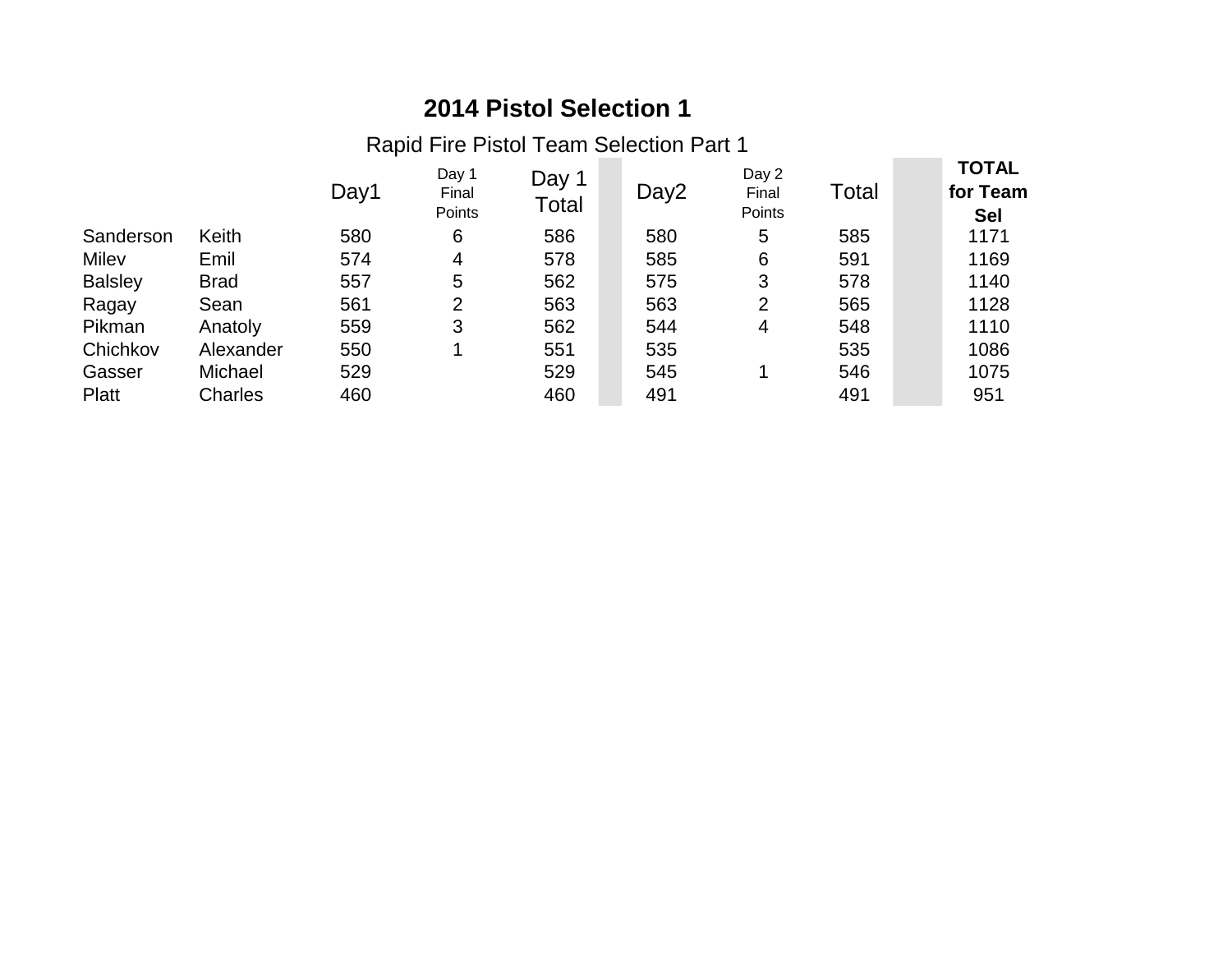Mens Air Pistol Team Selection Part 1

|                |                | Day1 | Day 1<br>Final<br>Points | Day 1<br>Total | Day <sub>2</sub> | Day 2<br>Final<br>Points | Day 2<br>Total | <b>TOTAL</b><br>for Team<br>Sel |
|----------------|----------------|------|--------------------------|----------------|------------------|--------------------------|----------------|---------------------------------|
| <b>Brown</b>   | Will           | 583  | $\overline{7}$           | 590            | 579              | 8                        | 587            | 1177                            |
| Turner         | Jason          | 576  | 4                        | 580            | 573              | 5                        | 578            | 1158                            |
| <b>Beaman</b>  | <b>Brian</b>   | 572  | 8                        | 580            | 572              | 4                        | 576            | 1156                            |
| Henderson      | James          | 576  | 1                        | 577            | 572              | 6                        | 578            | 1155                            |
| <b>Matters</b> | Marshall       | 575  | $\overline{2}$           | 577            | 572              | 1                        | 573            | 1150                            |
| Zurek          | John           | 568  |                          | 568            | 574              | 3                        | 577            | 1145                            |
| Lutz           | Stephen        | 575  | 3                        | 578            | 566              |                          | 566            | 1144                            |
| <b>Mowrer</b>  | <b>Nick</b>    | 569  |                          | 569            | 567              | $\overline{7}$           | 574            | 1143                            |
| Franks         | <b>Patrick</b> | 570  | 6                        | 576            | 566              |                          | 566            | 1142                            |
| Shi            | Jay            | 569  | 5                        | 574            | 565              |                          | 565            | 1139                            |
| Chichkov       | Alexander      | 563  |                          | 563            | 571              | $\overline{2}$           | 573            | 1136                            |
| Gray           | Richard        | 567  |                          | 567            | 565              |                          | 565            | 1132                            |
| Markowski      | Greg           | 566  |                          | 566            | 560              |                          | 560            | 1126                            |
| Herndon        | Jason          | 559  |                          | 559            | 562              |                          | 562            | 1121                            |
| Gasser         | Michael        | 552  |                          | 552            | 554              |                          | 554            | 1106                            |
| <b>Brown</b>   | Wyatt          | 549  |                          | 549            | 557              |                          | 557            | 1106                            |
| Kopstein       | Adam           | 555  |                          | 555            | 546              |                          | 546            | 1101                            |
| Egan           | <b>Blake</b>   | 548  |                          | 548            | 538              |                          | 538            | 1086                            |
| Geer           | Nathan         | 543  |                          | 543            | 542              |                          | 542            | 1085                            |
| Kreb           | Christopher    | 534  |                          | 534            | 546              |                          | 546            | 1080                            |
| Trueblood      | Eric           | 534  |                          | 534            | 540              |                          | 540            | 1074                            |
| Platt          | Charles        | 533  |                          | 533            | 527              |                          | 527            | 1060                            |
| Concheff       | Jon            | 531  |                          | 531            | 517              |                          | 517            | 1048                            |
| Krolik         | Alexander      | 521  |                          | 521            | 526              |                          | 526            | 1047                            |
| Zimmerman      | Alex           | 463  |                          | 463            | 450              |                          | 450            | 913                             |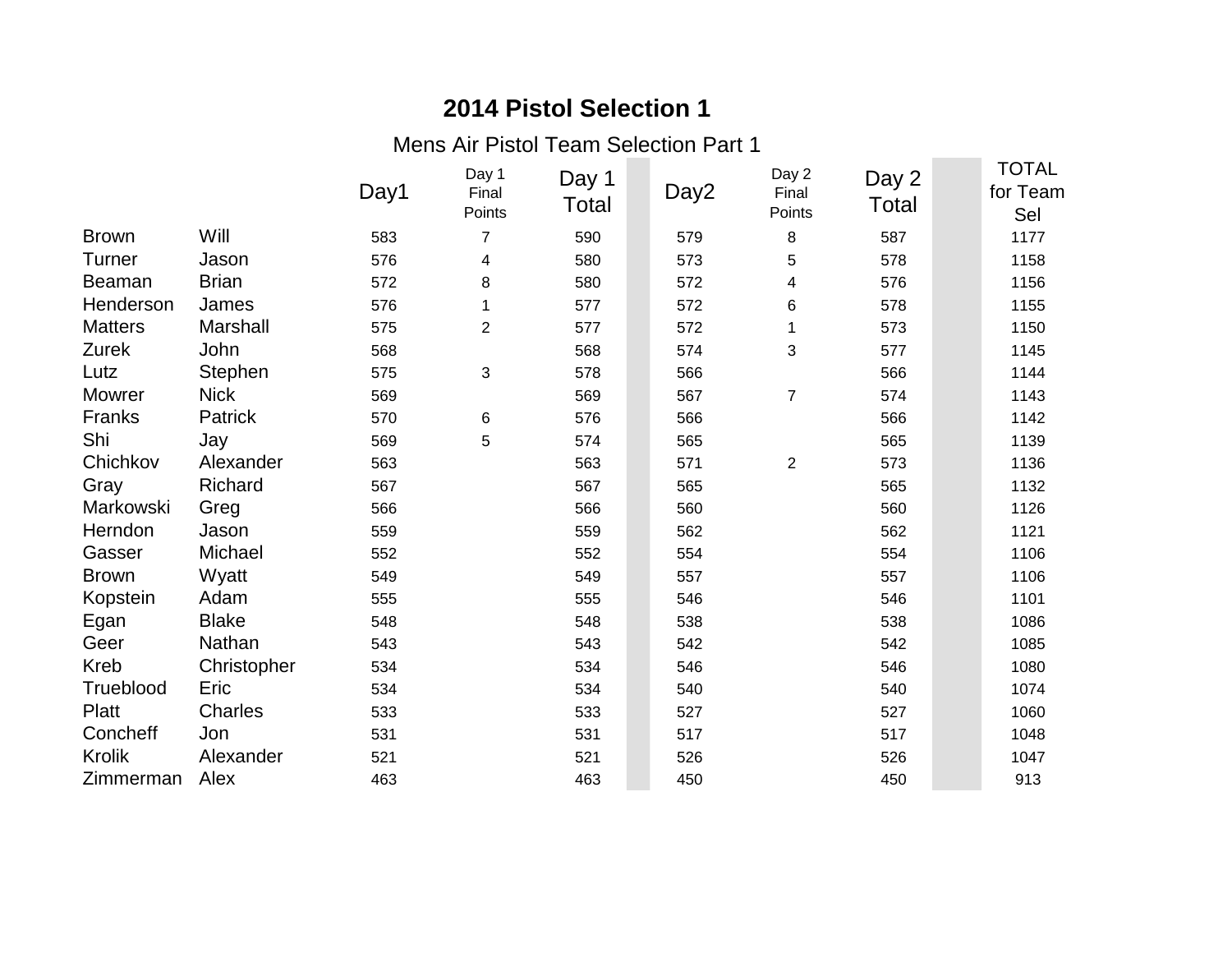Mens Free Pistol Team Selection Part 1

|              |              | Day1 | Day 1<br>Final<br>Points | Day 1<br>Total   | Day2 | Day 2<br>Final<br>Points | Day 2<br>Total | <b>TOTAL</b><br>for Team<br>Sel | Tie<br><b>Break</b> |
|--------------|--------------|------|--------------------------|------------------|------|--------------------------|----------------|---------------------------------|---------------------|
| Turner       | Jason        | 552  | 3                        | 555              | 558  | $\overline{2}$           | 560            | 1115                            |                     |
| <b>Brown</b> | Will         | 549  | 7                        | 556              | 549  | $\overline{7}$           | 556            | 1112                            |                     |
| Henderson    | James        | 547  | $\bf 8$                  | 555              | 546  | 8                        | 554            | 1109                            |                     |
| Lutz         | Stephen      | 546  | 5                        | 551              | 554  | 4                        | 558            | 1109                            | $\mathbf 0$         |
| Zurek        | John         | 546  |                          | 547              | 550  | 5                        | 555            | 1102                            |                     |
| Mowrer       | <b>Nick</b>  | 551  | 4                        | 555              | 535  | 6                        | 541            | 1096                            |                     |
| Chichkov     | Alexander    | 533  |                          | 533              | 553  |                          | 554            | 1087                            |                     |
| Markowski    | Greg         | 543  | $\overline{2}$           | 545              | 528  |                          | 528            | 1073                            |                     |
| Owsley       | Cody         | 535  | 6                        | 541              | 532  |                          | 532            | 1073                            |                     |
| Beaman       | <b>Brian</b> | 522  |                          | 522              | 540  | 3                        | 543            | 1065                            |                     |
| Gray         | Richard      | 527  |                          | 527              | 525  |                          | 525            | 1052                            |                     |
| Trueblood    | Eric         | 515  |                          | 515              | 495  |                          | 495            | 1010                            |                     |
| Herndon      | Jason        | 513  |                          | 513              | 495  |                          | 495            | 1008                            |                     |
| Kopstein     | Adam         | 486  |                          | 486              | 499  |                          | 499            | 985                             |                     |
| Tichenor     | Shaun        | 483  |                          | 483              | 504  |                          | 504            | 987                             |                     |
| Krolik       | Alexander    | 463  |                          | 463              | 460  |                          | 460            | 923                             |                     |
| Platt        | Charles      | 415  |                          | 415              | 409  |                          | 409            | 824                             |                     |
|              |              |      |                          | $\pmb{0}$        |      |                          | 0              | 0                               |                     |
|              |              |      |                          | 0                |      |                          | $\mathbf 0$    | 0                               |                     |
|              |              |      |                          | 0                |      |                          | 0              | 0                               |                     |
|              |              |      |                          | 0                |      |                          | 0              | 0                               |                     |
|              |              |      |                          | $\pmb{0}$        |      |                          | $\pmb{0}$      | $\mathsf 0$                     |                     |
|              |              |      |                          | $\boldsymbol{0}$ |      |                          | $\pmb{0}$      | 0                               |                     |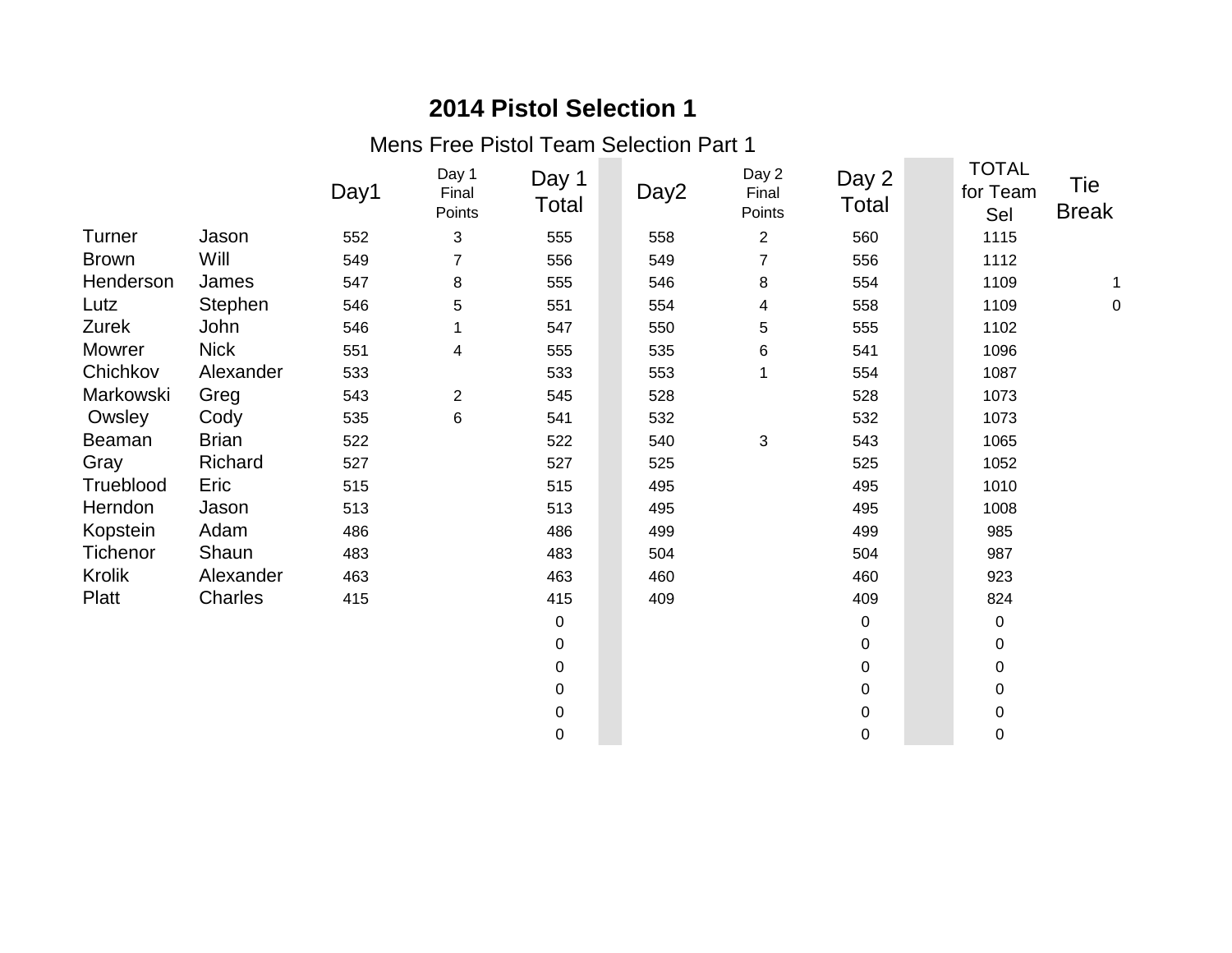Womens Sport Pistol Team Selection Part 1

|                |               | Day1 | Day 1<br>Final<br>Points | Day 1<br><b>Total</b> | Day <sub>2</sub> | Day 2<br>Final<br>Points | Day 2<br>Total | <b>TOTAL</b><br>for Team<br>Sel |
|----------------|---------------|------|--------------------------|-----------------------|------------------|--------------------------|----------------|---------------------------------|
| Chambers       | Teresa        | 578  | 6                        | 584                   | 573              |                          | 580            | 1164                            |
| Uptagrafft     | Sandra        | 566  | $\overline{\phantom{a}}$ | 573                   | 572              | 8                        | 580            | 1153                            |
| Shehaj         | Enkelejda     | 568  | 8                        | 576                   | 560              | 4                        | 564            | 1140                            |
| Silva          | <b>Brenda</b> | 557  | 3                        | 560                   | 559              | 6                        | 565            | 1125                            |
| Chung          | Cindy         | 545  | 5                        | 550                   | 552              | 5                        | 557            | 1107                            |
| Choi           | Janice        | 535  |                          | 535                   | 551              | $\overline{2}$           | 553            | 1088                            |
| Foster         | Kellie        | 536  |                          | 537                   | 546              | 1                        | 547            | 1084                            |
| <b>Krauss</b>  | Cara          | 540  | 4                        | 544                   | 535              |                          | 535            | 1079                            |
| Petracek       | Kara          | 536  | 2                        | 538                   | 538              |                          | 538            | 1076                            |
| Moldovan       | Camelia       | 506  |                          | 506                   | 541              | $* * *$<br>3             | 544            | 1050                            |
| Zimmerman      | Sally         | 515  |                          | 515                   | 512              |                          | 512            | 1027                            |
| <b>Roberts</b> | Yvonne        | 490  |                          | 490                   | 437              |                          | 437            | 927                             |

\*2 point penalty/excess hits \*\*2 point Rule # 8.8.2.1 a and b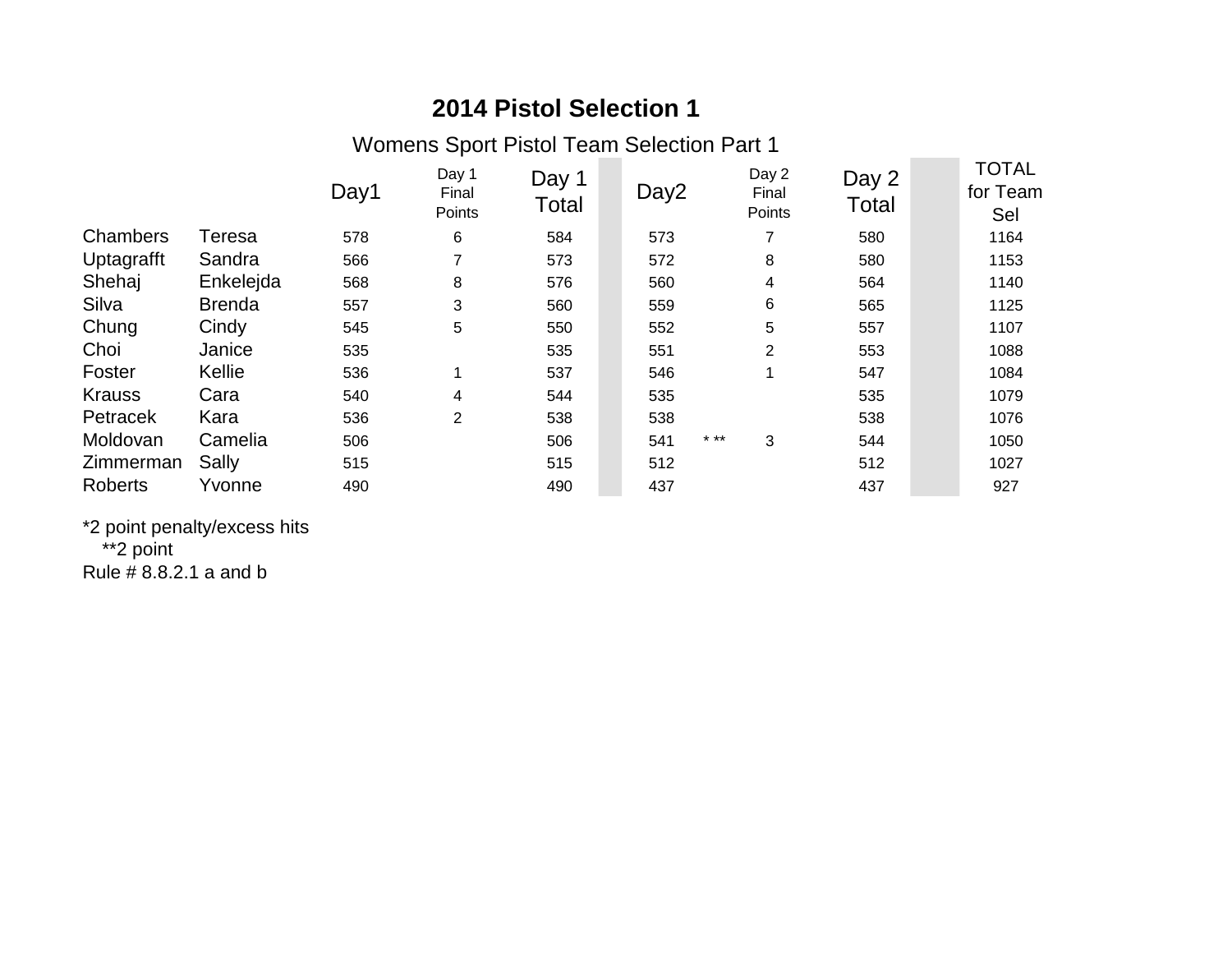#### Day1 Day 1<br>Total Day2 Day 2 Day 2 TOTAL Tagliapietra Michael 549 549 562 562 1111 Tichenor Shaun 510 510 510 520 520 520 520 520 Brown Jeffrey 477 477 477 482 482 482 959 **Sport Pistol P3**